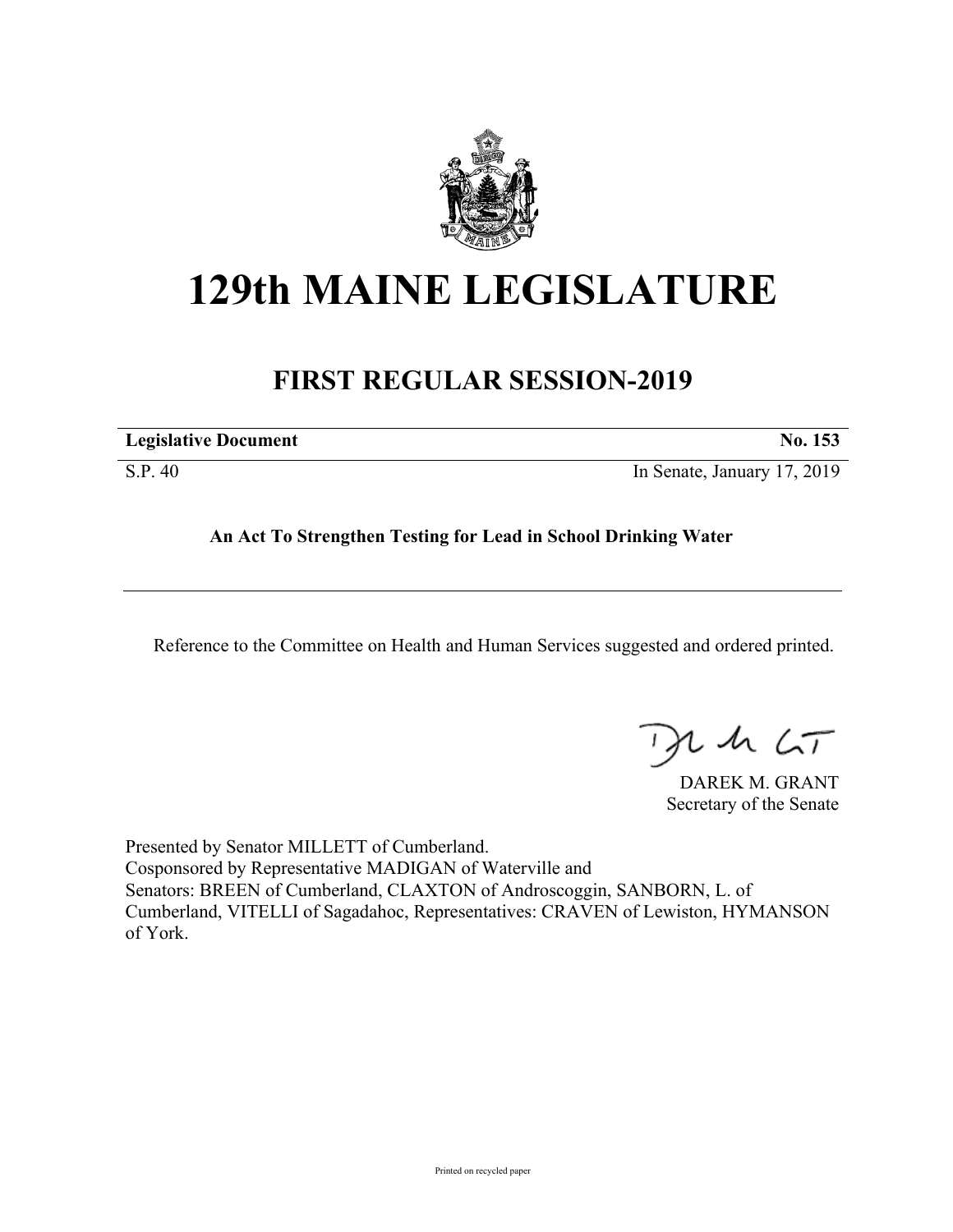- **Be it enacted by the People of the State of Maine as follows:**
- **Sec. 1. 22 MRSA §2604-B** is enacted to read:
- **§2604-B. Schools, sampling and examination of water for lead**

 **1. Lead testing.** A school shall test water used for drinking or culinary purposes for lead using water testing kits or by submitting samples of water used for drinking or culinary purposes to an approved laboratory under section 2607 for lead testing in accordance with a schedule established by the department pursuant to subsection 2. If the water is found to violate the water lead levels established by the department, the department shall issue an order to reduce exposure to lead according to procedures established by the department pursuant to subsection 2. The order must remain in force until the water conforms to the water lead levels.

 A school that violates this subsection, rules adopted under this section or an order issued under this subsection commits a civil violation for which a fine of not more than \$500 may be adjudged.

 **2. Rules.** The department shall adopt rules necessary to implement this section, including, but not limited to, establishing water lead levels; testing protocols, including the frequency of testing; abatement or mitigation methods; procedures for the issuance of an order to reduce exposure to lead; and public notification requirements. In adopting rules to implement this section, the department shall consider the United States Environmental Protection Agency's recommendations for reducing lead in drinking water in schools. Rules adopted pursuant to this subsection are major substantive rules as defined in Title 5, chapter 375, subchapter 2-A.

- **3. Definition.** As used in this section, unless the context otherwise indicates, "school" means a private school as defined in Title 20-A, section 1, subsection 22 or a public school as defined in Title 20-A, section 1, subsection 24.
- **Sec. 2. 30-A MRSA §6006-F, sub-§3, ¶A,** as amended by PL 2017, c. 389, §1, is further amended to read:
- A. To make loans to school administrative units for school repair and renovation.
- (1) The following repair and renovation needs receive Priority 1 status:
- (a) Repair or replacement of a roof on a school building;
- (b) Bringing a school building into compliance with the federal Americans with Disabilities Act, 42 United States Code, Section 12101 et seq.;
- (c) Improving air quality in a school building;
- (d) Removing or abating hazardous materials in a school building, including, but not limited to, water lead abatement or mitigation pursuant to Title 22, section 2604-B; and
- (f) Undertaking other health, safety and compliance repairs, including installations or improvements necessary to increase school facility security.